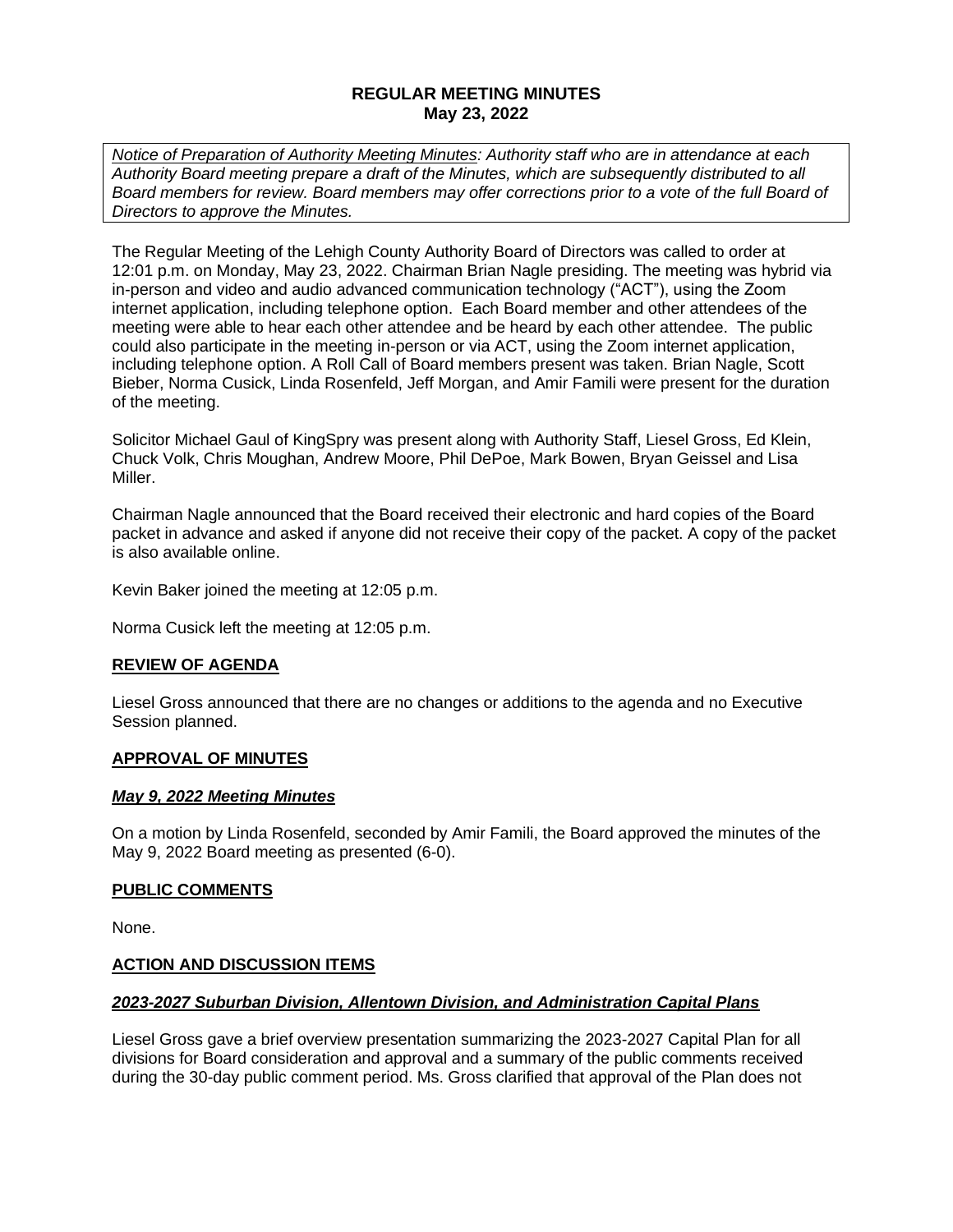indicate funding authorization for the Plan, which includes projects totaling approximately \$124 million over the next five years. She noted a large portion of these projects are annual or reoccurring infrastructure rehabilitation or replacement projects.

Ted Lyons joined the meeting at 12:10 p.m.

Ms. Gross reviewed updates to the Plan since the last presentation, which were outlined in the materials presented. Two projects were updated, including a cost update for the Suburban Division SCADA Upgrade project, and the addition of the Upper System Water Storage Tank. In addition, language was added to clarify the City and Allentown's contribution of American Rescue Plan Act funding for specific water and sewer projects in the Allentown Division.

Ed Klein reviewed the sources of funding to support the Plan, noting that the majority of the Plan will be funded from current operating revenue and reserves.

Norma Cusick re-entered the meeting at 12:19 p.m.

Chuck Volk reviewed the comments received from the Lehigh Valley Planning Commission and the City of Allentown.

Ms. Gross recognized Mr. Volk, Mr. Klein and their teams for their work in developing the details of the Plan. Mr. Famili concurred.

On a motion by Linda Rosenfeld, seconded by Amir Famili, the Board approved the final draft of the 2023-2027 Capital Plan as presented (8-0).

A roll call vote was taken with the following votes cast:

Brian Nagle – yes Scott Bieber – yes Norma Cusick – yes Ted Lyons – yes Kevin Baker – yes Linda Rosenfeld – yes Jeff Morgan – yes Amir Famili – yes

### *LCA-South Whitehall Township Emergency Water System Interconnection Agreement*

Liesel Gross stated that the work to develop an Emergency Water System Interconnection between the Authority and South Whitehall Township has been a highly cooperative process. South Whitehall Township officials have been very helpful during the process, and an agreement has been drafted to keep the process moving forward so a regulatory permit application can be submitted in a timely manner. Phil DePoe and Andrew Moore have been working on the technical details with the Township to be sure the interconnection can be constructed prior to commencing work on the Authority's water storage tank later this summer. Solicitor Gaul reviewed the draft agreement and the suggested approval process.

On a motion by Jeff Morgan, seconded by Linda Rosenfeld, the Board approved the Emergency Interconnection Purchasing Agreement with South Whitehall Township in the substantial form presented, and authorized the Chief Executive Officer to execute the Agreement on behalf of the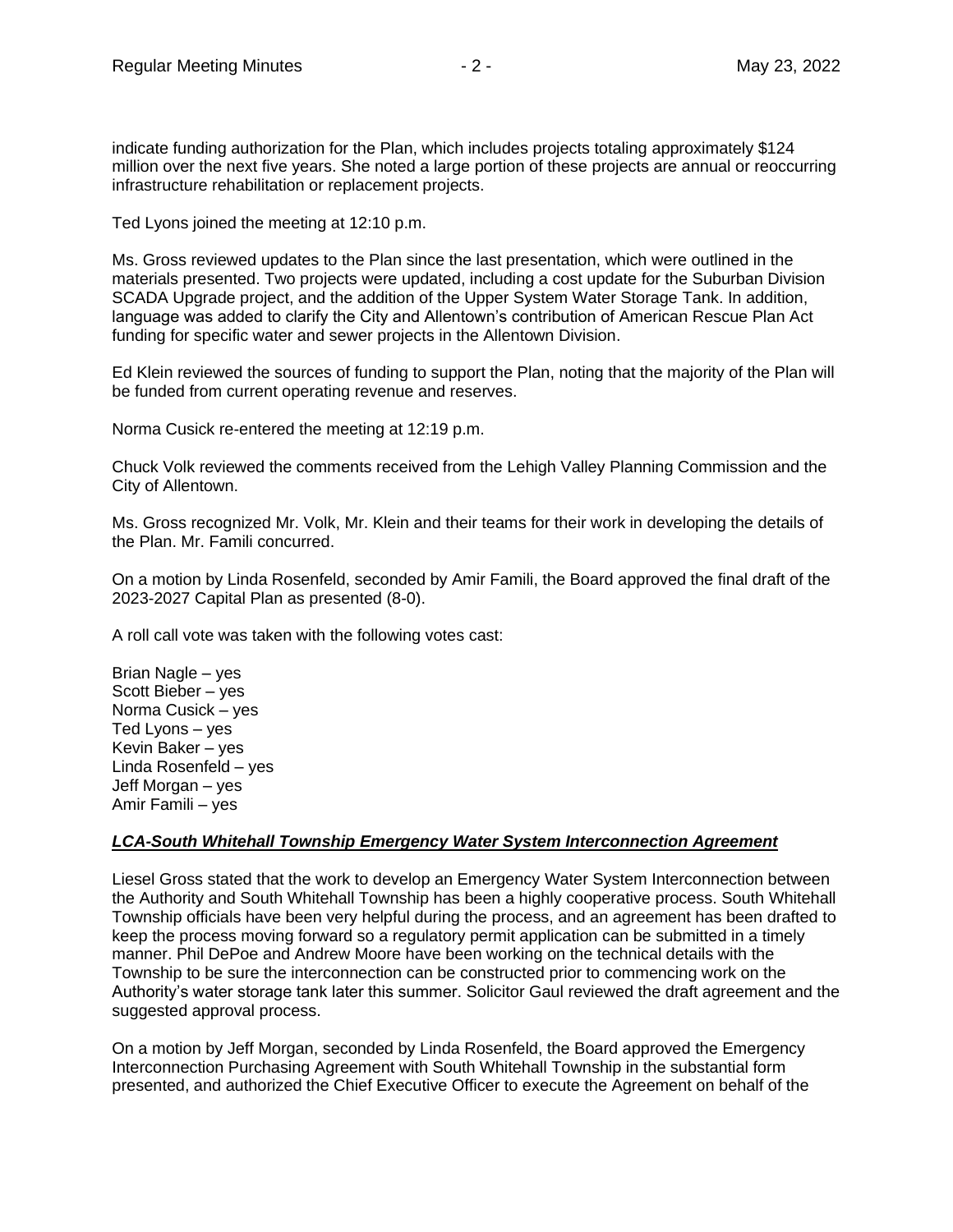Authority with such modifications as the Chief Executive Officer determines to be necessary, convenient, or appropriate, in consultation with the Solicitor (8-0)

A roll call vote was taken with the following votes cast:

Brian Nagle – yes Scott Bieber – yes Norma Cusick – yes Ted Lyons – yes Kevin Baker – yes Linda Rosenfeld – yes Jeff Morgan – yes Amir Famili – yes

#### *LCA-Lowhill Township Water Services Agreement, First Addendum*

Liesel Gross provided a map of the Authority's Central Lehigh Division, Upper System showing the existing water lines and a proposed extension to serve a new development in Lowhill Township. The Authority's existing Water Service Agreement with the Township is specific to the previously approved developments that the Authority serves. Therefore, an Addendum to the original Water Service Agreement is needed in order to approve the extension of service to the new development. She explained that Lowhill Township had voted in April to approve a slightly revised version of the initially drafted Addendum, and then sent an executed copy of the revised Addendum to the Authority prior to it being reviewed by the Authority Board. She stated this was a minor miscommunication, and Authority staff have reviewed the revised Addendum and are satisfied with the terms. Solicitor Gaul noted he has reviewed the revised Addendum and is also satisfied.

There was some general discussion about the Authority's Water Service Agreement with Lowhill Township and the Authority's obligations to serve new developments in cases where water infrastructure currently does not exist. Liesel Gross explained the planning process and the involvement of the municipality in the plan review, which occurs prior to the Authority committing to serve the development. The Authority does not determine when and where development occurs, and agreements to extend service to a new development are contingent upon municipal review and approval. She clarified that sewer service is not being extended to serve this development.

Chairman Nagle asked that the date of the proposed First Addendum to the Water Services Agreement reflect the date of the Authority's execution of the document, as opposed to the handwritten date inserted on the Township signed copy.

On a motion by Norma Cusick, seconded by Scott Bieber, the Board approved the First Addendum to Water Service Agreement with Lowhill Township in the form presented (without inclusion of inserted date) and to authorize the Chief Executive Officer to execute the agreement on behalf of the Authority (8-0).

A roll call vote was taken with the following votes cast:

Brian Nagle – yes Scott Bieber – yes Norma Cusick – yes Ted Lyons – yes Kevin Baker – yes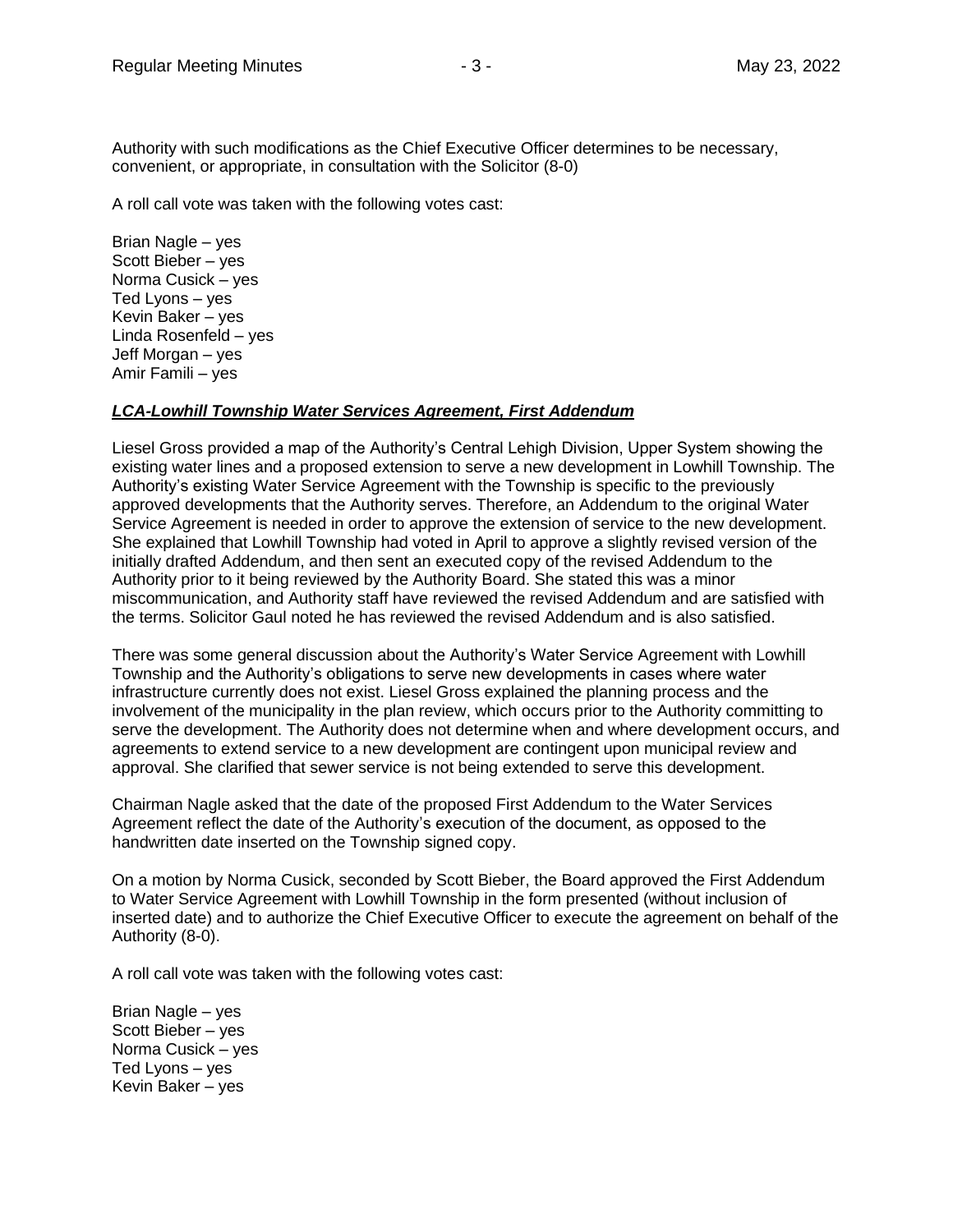Linda Rosenfeld – yes Jeff Morgan – yes Amir Famili – yes

### *Water Filtration Plant – 2022 Indenture Upgrades*

Chuck Volk provided background on the annual project that is generated by a report which documents the condition of the water and wastewater facilities to the Allentown Water and Sewer Lease Bond Trustee. Mr. Volk is requesting a two-year approval for this project in order to take advantage of economies of scale. Project Engineer Bryan Geissel added that this project will consist of a lot of concrete work at remote sites and also brick work. Mr. Volk added that he is hoping to catch up with this type of repair work and reduce the budget and scope of these projects in the future.

On a motion by Norma Cusick, seconded by Jeff Morgan, the Board approved the Capital Project Authorization for the Construction Phase in the amount of \$527,604.00 which included the Professional Services Authorization to D'Huy Engineering in the amount of \$21,000.00 and award of the General Construction Contract to Mar-Allen Concrete Products, Inc. in the amount of \$476,604.00 (8-0).

A roll call vote was taken with the following votes cast:

Brian Nagle – yes Scott Bieber – yes Norma Cusick – yes Ted Lyons – yes Kevin Baker – yes Linda Rosenfeld – yes Jeff Morgan – yes Amir Famili – yes

### *Kline's Island WWTP – 2022 Indenture Upgrades*

Chuck Volk said this project primarily addresses the structural deficiencies at the Kline's Island Wastewater Treatment Plant, with most of the work at the Plastic Media Trickling Filters. The work includes concrete crack repair and structural repairs related to vertical steel support anchors. Project Engineer Bryan Geissel added that the work will be completed by the same contractor who completed last year's phase of this work, Blooming Glen Contractors.

On a motion by Norma Cusick, seconded by Amir Famili, the Board approved the Capital Project Authorization for the Construction Phase in the amount of \$309,341.00 which includes the Professional Services Authorization to D'Huy Engineering in the amount of \$14,500.00, and the General Contract Award to Blooming Glen Contractors in the amount of \$274,841.00 (8-0).

A roll call vote was taken with the following votes cast:

Brian Nagle – yes Scott Bieber – yes Norma Cusick – yes Ted Lyons – yes Kevin Baker – yes